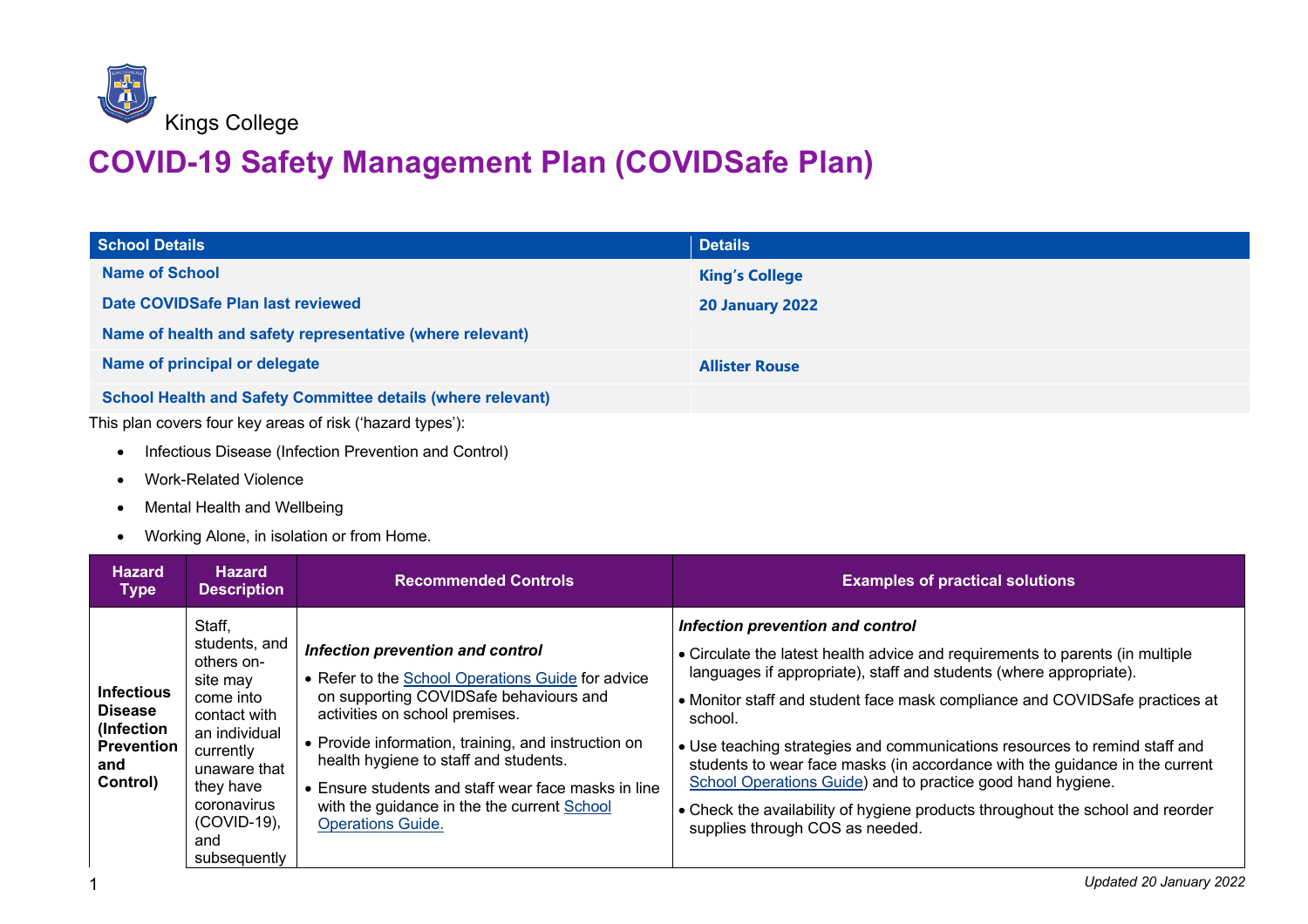

| <b>Hazard</b><br><b>Type</b> | <b>Hazard</b><br><b>Description</b> | <b>Recommended Controls</b>                                                                                                                                                                                      | <b>Examples of practical solutions</b>                                                                                                                                                                                                                                                                         |
|------------------------------|-------------------------------------|------------------------------------------------------------------------------------------------------------------------------------------------------------------------------------------------------------------|----------------------------------------------------------------------------------------------------------------------------------------------------------------------------------------------------------------------------------------------------------------------------------------------------------------|
|                              | contract the<br>virus from<br>them. | • Ensure staff complete the School infection<br>prevention and control during coronavirus<br>$(COVID-19)$<br>• Refer to the current School Operations Guide for<br>guidance on use of shared equipment and other | • Conduct regular inspections of the school site, using this COVID-19 Safety<br>Management Plan the School Operations Guide and / or<br>the COVIDSafe Assurance checklist (Word), to check that recommended risk<br>controls are implemented and working effectively, including displaying on-site<br>signage. |
|                              |                                     | school activities (e.g. playgrounds and shared<br>resources).<br>• Ensure adequate supervision of students using                                                                                                 | • Encourage students, staff and contractors/visitors to bring their own face mask.<br>Ensure there are enough single-use face masks available for staff, students or<br>visitors who do not have their own or to replace masks that get                                                                        |
|                              |                                     | hand sanitiser, and safe storage of supplies.                                                                                                                                                                    | damaged/soiled.                                                                                                                                                                                                                                                                                                |
|                              |                                     | <b>PPE</b> for staff                                                                                                                                                                                             | • Consider the necessity of using shared equipment at this time. Such items may<br>include shared computers, class sets of teaching and learning materials, and                                                                                                                                                |
|                              |                                     | • For information and training relating to the correct<br>use of PPE, school staff should refer to<br>the guidance for staff on the use of PPE in                                                                | musical instruments. If used, strict hand hygiene should be followed before and<br>after use. Risk can be further minimised with users wiping down items where<br>appropriate, for example using a disinfectant/detergent wipe or cloth.                                                                       |
|                              |                                     | education settings.                                                                                                                                                                                              | <b>PPE</b> for staff                                                                                                                                                                                                                                                                                           |
|                              |                                     | • Staff are also encouraged to watch the PPE<br>Donning and Doffing education video.                                                                                                                             | • School staff should refer to the Department guidance for the use of personal<br>protective equipment (PPE) in education to determine when additional PPE is<br>required and for information on the correct and safe use of PPE.                                                                              |
|                              |                                     | QR codes and record keeping                                                                                                                                                                                      |                                                                                                                                                                                                                                                                                                                |
|                              |                                     | • The Service Victoria QR Code check in system is<br>mandatory to record all visitors entering buildings<br>on the school site (including contractors, external                                                  | • Schools must consistently review their PPE supplies and ensure adequate<br>supplies remain available in the event of a suspected or confirmed case of<br>COVID-19. Schools can buy PPE items through the COS catalogue.                                                                                      |
|                              |                                     | Department staff, building and maintenance staff<br>and parents who enter school buildings).                                                                                                                     | QR codes and record keeping                                                                                                                                                                                                                                                                                    |
|                              |                                     | • QR code check ins are not required to be used by<br>school staff or students, or by parents who are on                                                                                                         | • Display QR codes prominently around the school site, including at gates,<br>entryways, reception and outside buildings.                                                                                                                                                                                      |
|                              |                                     | site for drop off or pick up, but do not enter school<br>buildings. Schools can use existing mechanisms<br>such as student attendance records and staffing                                                       | • QR codes are also required to be displayed on playgrounds available for<br>community use.                                                                                                                                                                                                                    |
|                              |                                     | rosters to record this information.                                                                                                                                                                              | • Communicate with the school community and any visitors or contractors about<br>QR code check in requirements.                                                                                                                                                                                                |
|                              |                                     | • If visitors can't use QR codes, another sign-in<br>procedure must be implemented. Visitor sign-in<br>procedures must collect the following information:                                                        | • Ensure, so far is as reasonably practicable, that visitors and contractors follow<br>the QR code and visitor sign in requirements.                                                                                                                                                                           |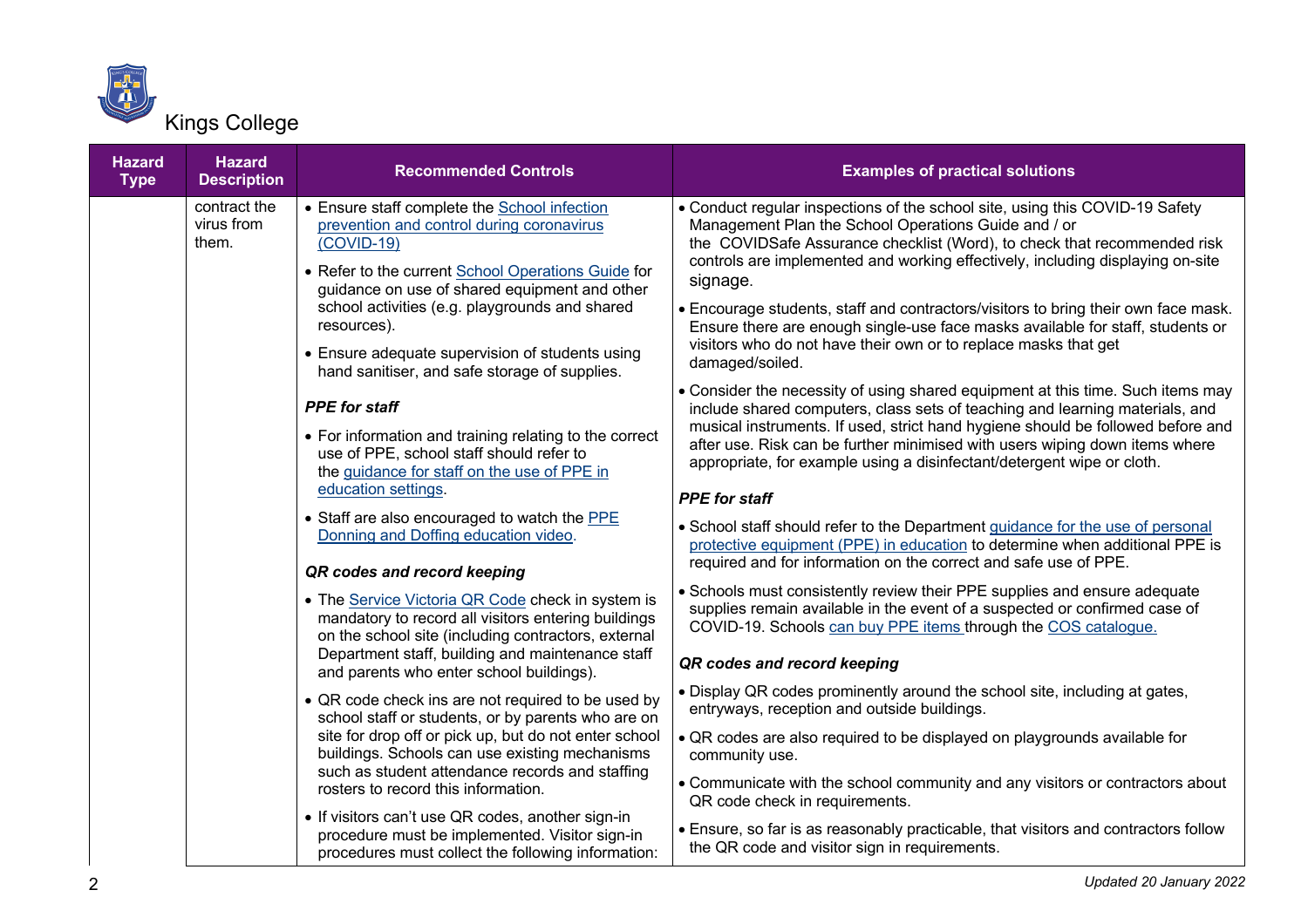

| <b>Hazard</b><br><b>Type</b> | <b>Hazard</b><br><b>Description</b> | <b>Recommended Controls</b>                                                                                                                                                                                                                                                                                                                                                                                                                                                                                                                                                                                                                                                                                                          | <b>Examples of practical solutions</b>                                                                                                                                                                                                                                                                                                                                                                                                                                                                                                                                                                                                                                                                                                                                                     |
|------------------------------|-------------------------------------|--------------------------------------------------------------------------------------------------------------------------------------------------------------------------------------------------------------------------------------------------------------------------------------------------------------------------------------------------------------------------------------------------------------------------------------------------------------------------------------------------------------------------------------------------------------------------------------------------------------------------------------------------------------------------------------------------------------------------------------|--------------------------------------------------------------------------------------------------------------------------------------------------------------------------------------------------------------------------------------------------------------------------------------------------------------------------------------------------------------------------------------------------------------------------------------------------------------------------------------------------------------------------------------------------------------------------------------------------------------------------------------------------------------------------------------------------------------------------------------------------------------------------------------------|
|                              |                                     | the person's first name and surname, a contact<br>phone number, the date and time the person<br>attended the school and the areas within the<br>buildings that the person attended (attendance<br>records for capital works should be managed by<br>the principal contractor). Recording the purpose of<br>the visit should continue to be collected for legal<br>and regulatory obligations.<br><b>Ventilation</b><br>• Refer to the advice in the School Operations<br>Guide with respect to natural ventilation,<br>mechanical ventilation, combined use of natural<br>and mechanical ventilation at the same time, use<br>of fans, air purifiers, use of outdoor learning areas<br>or environments and poor outdoor air quality. | <b>Ventilation</b><br>• Schools are required to increase fresh air flow into indoor spaces (including<br>shared spaces, staff areas and thoroughfares) whenever possible.<br>• Refer to the School Operations Guide to obtain detailed information on Natural<br>Ventilation, Mechanical Ventilation, use of natural and mechanical ventilation at<br>the same time, use of fans and poor outdoor air quality.<br>• Maximise the use of outdoor learning areas or environments. This may mean<br>taking lessons outside, where possible, and keeping windows and doors open<br>as much as possible.<br>. Display the airflow poster around school - Promoting airflow in your school<br><b>Air Purifiers</b><br>• Please refer to <b>PAL</b> for guidance on where to place air purifiers. |
|                              |                                     | <b>Air Purifiers</b><br>• Please refer to <b>PAL</b> for guidance on where to<br>place air purifiers.<br>Movement of air purifiers<br>• Refer to the Risk Assessment and Safe Work<br>Procedure for Movement of Air Purifiers for manual<br>handing guidance when moving air purifiers<br>around the school.<br>Cleaning and maintenance<br>• Each school is responsible for cleaning and<br>maintaining their air purifiers. Contract cleaners<br>should not clean the air purifier except where<br>noted below.                                                                                                                                                                                                                    | <b>Vital COVIDSafe Steps</b><br>• Rostering access to shared spaces, limiting time in these spaces and promote<br>breaks outdoors.                                                                                                                                                                                                                                                                                                                                                                                                                                                                                                                                                                                                                                                         |
|                              |                                     | Safety and PPE measures:                                                                                                                                                                                                                                                                                                                                                                                                                                                                                                                                                                                                                                                                                                             |                                                                                                                                                                                                                                                                                                                                                                                                                                                                                                                                                                                                                                                                                                                                                                                            |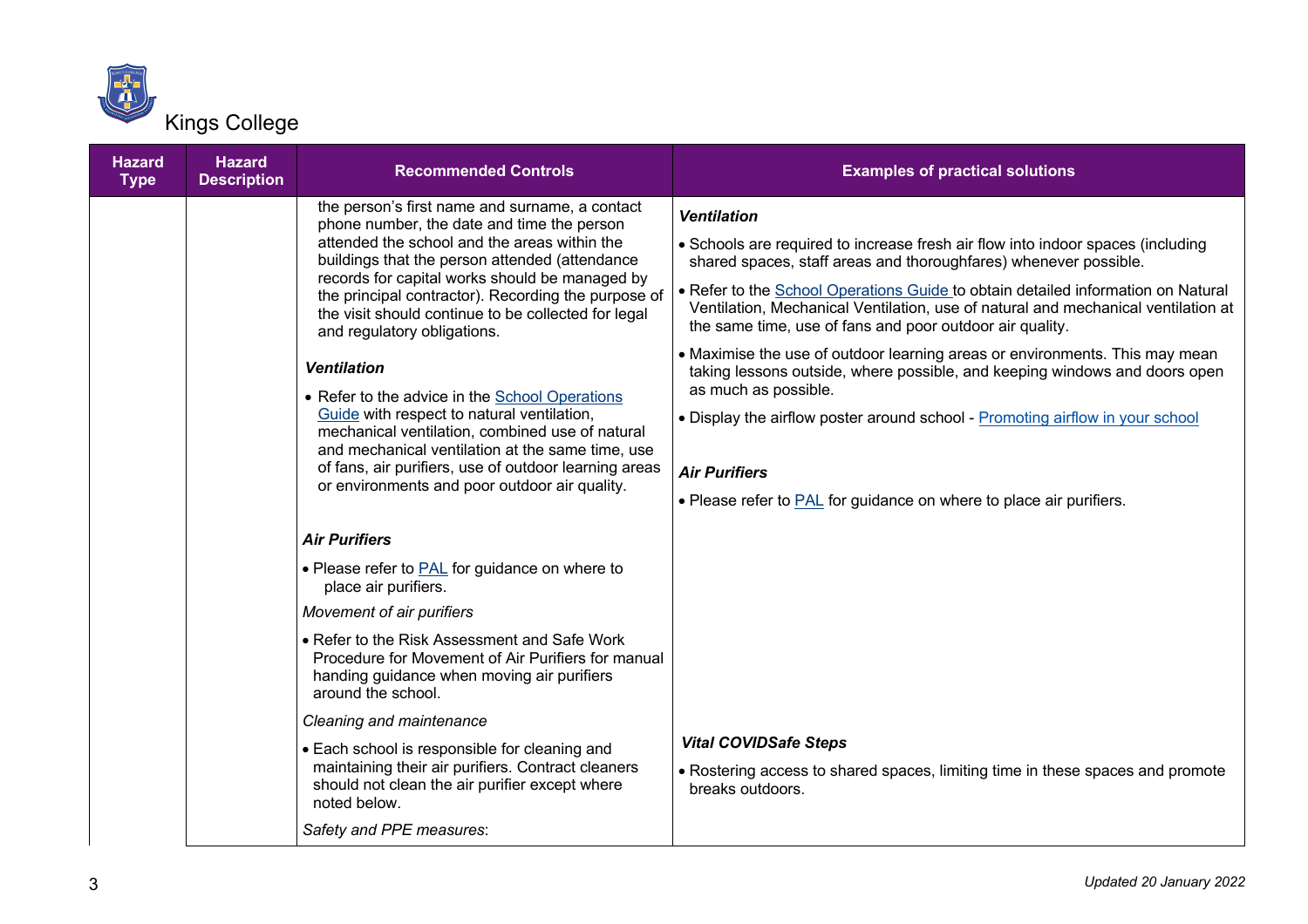

| <b>Hazard</b><br><b>Type</b> | <b>Hazard</b><br><b>Description</b> | <b>Recommended Controls</b>                                                                                                                                                                                                                                                                                                                                                                                                                                                                                                                                                                                                                                                                                                                                                                                                                                                                                                                                                                                                                                                                                                                                                                                                                                                                                                                                                                                                                                                                                         | <b>Examples of practical solutions</b>                                                                                                                                                                                                                                                                                                                                                                                                                                                                                                                                                                                                                                                                                                                                                                                                                                                                                                                                                                                                                                                                                                                                                                                                                                                                                                                                                                                                                                                                                                                                                                                                                                                                                                                |
|------------------------------|-------------------------------------|---------------------------------------------------------------------------------------------------------------------------------------------------------------------------------------------------------------------------------------------------------------------------------------------------------------------------------------------------------------------------------------------------------------------------------------------------------------------------------------------------------------------------------------------------------------------------------------------------------------------------------------------------------------------------------------------------------------------------------------------------------------------------------------------------------------------------------------------------------------------------------------------------------------------------------------------------------------------------------------------------------------------------------------------------------------------------------------------------------------------------------------------------------------------------------------------------------------------------------------------------------------------------------------------------------------------------------------------------------------------------------------------------------------------------------------------------------------------------------------------------------------------|-------------------------------------------------------------------------------------------------------------------------------------------------------------------------------------------------------------------------------------------------------------------------------------------------------------------------------------------------------------------------------------------------------------------------------------------------------------------------------------------------------------------------------------------------------------------------------------------------------------------------------------------------------------------------------------------------------------------------------------------------------------------------------------------------------------------------------------------------------------------------------------------------------------------------------------------------------------------------------------------------------------------------------------------------------------------------------------------------------------------------------------------------------------------------------------------------------------------------------------------------------------------------------------------------------------------------------------------------------------------------------------------------------------------------------------------------------------------------------------------------------------------------------------------------------------------------------------------------------------------------------------------------------------------------------------------------------------------------------------------------------|
|                              |                                     | . It is recommended that cleaning and changing<br>prefilters and HEPA filters is done outdoors, or<br>otherwise in a well-ventilated space. Single-use<br>surgical mask and gloves should be worn, and<br>good hand hygiene performed after cleaning and<br>maintenance.<br>There are three elements of the purifier that require<br>cleaning and/or replacement:<br>• Surface: schools should clean the surface of the<br>air purifier regularly in line with the manufacturer's<br>guidance. Cleaning contractors should treat the air<br>purifiers in a similar way to other electrical items,<br>which normally includes dusting.<br>· Pre-filter: schools should undertake regular<br>cleaning of the pre-filter located inside the air-<br>purifier in front of the HEPA filter, which is<br>recommended every two weeks, in line with the<br>manufacturer's guidance.<br>• HEPA filter: the air purifier will alert when the<br>HEPA filters require replacement, approximately<br>every six months. Schools should undertake the<br>filter change when this occurs. Six replacement<br>HEPA filters will be provided to schools which<br>should last more than two years. Instructions for<br>changing filters is provided to schools with<br>each unit in the user manual.<br>• Should a filter require vacuuming, the vacuum<br>cleaner used must be equipped with a HEPA filter.<br>Further guidance on the use and maintenance of air<br>purifiers is available on PAL.<br><b>Vital COVIDSafe Steps</b> | • Signage and rostering so that access to shared physical spaces and food<br>preparation areas can be managed to achieve 1.5 metre physical distancing<br>where possible and to reduce congregation in entry and exit points.<br>• Space out staff workstations as much as possible and limit the number of staff<br>in offices to achieve physical distancing of 1.5 metres where possible. This<br>might mean re-locating some staff workstations temporarily to other spaces<br>(such as the library or unused classrooms).<br>• Consider adjusting how staff and students interact within the built environment<br>to reduce contact with certain surfaces. For example, a simple measure such<br>as keeping a door open will reduce the need for multiple people to touch the<br>door handle.<br>Use of school facilities by community and sport groups<br>If an external party is using school facilities during school hours, mixing between<br>external parties and school staff and students should be minimised (for example,<br>ideally a swim school would have exclusive use of a school pool and<br>changeroom).<br>When unsure, providers should be directed to the Victorian government Sector<br>guidance to confirm CovidSafe requirements.<br>Vaccination requirements for visitors and volunteers performing work in<br>schools<br>Futher information about collection of vaccination information from visitors and<br>volunteers performing work on school sites is available at COVID-19<br>Vaccinations - Visitors and Volunteers Working on School Sites : Policy  <br>education.vic.gov.au including a template register that schools can use for<br>recording vaccination information during visitor and volunteer sign in. |
|                              |                                     |                                                                                                                                                                                                                                                                                                                                                                                                                                                                                                                                                                                                                                                                                                                                                                                                                                                                                                                                                                                                                                                                                                                                                                                                                                                                                                                                                                                                                                                                                                                     |                                                                                                                                                                                                                                                                                                                                                                                                                                                                                                                                                                                                                                                                                                                                                                                                                                                                                                                                                                                                                                                                                                                                                                                                                                                                                                                                                                                                                                                                                                                                                                                                                                                                                                                                                       |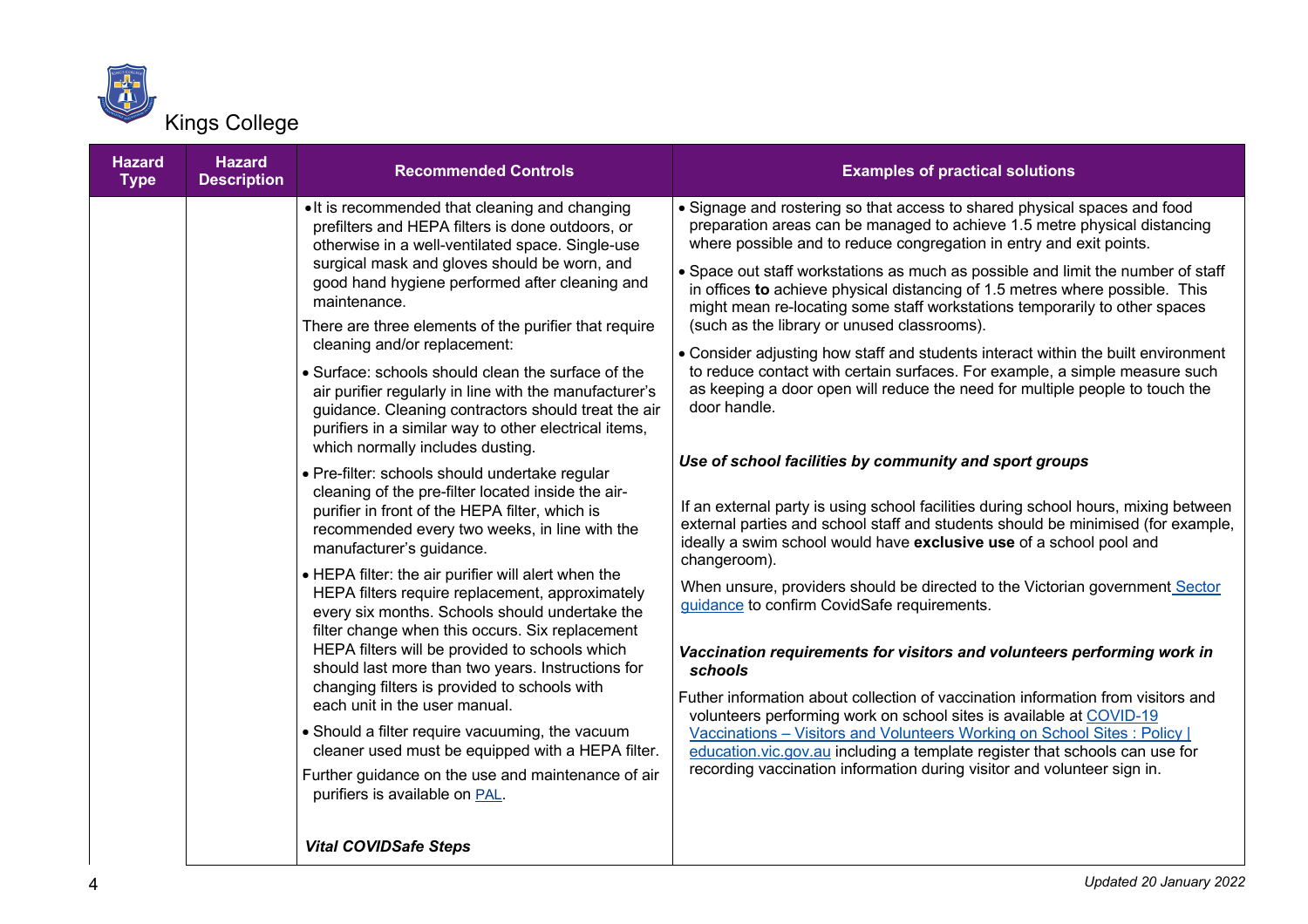

| <b>Hazard</b><br><b>Type</b> | <b>Hazard</b><br><b>Description</b> | <b>Recommended Controls</b>                                                                                                                                                                                                                                                                                                                                                                                                                           | <b>Examples of practical solutions</b>                                                                                                                                                                                                                                                                                                                                                                                                                                                                                                                                                                                                                                                      |
|------------------------------|-------------------------------------|-------------------------------------------------------------------------------------------------------------------------------------------------------------------------------------------------------------------------------------------------------------------------------------------------------------------------------------------------------------------------------------------------------------------------------------------------------|---------------------------------------------------------------------------------------------------------------------------------------------------------------------------------------------------------------------------------------------------------------------------------------------------------------------------------------------------------------------------------------------------------------------------------------------------------------------------------------------------------------------------------------------------------------------------------------------------------------------------------------------------------------------------------------------|
|                              |                                     | • Follow the advice in the School Operations Guide<br>for limiting the mixing of staff. This includes<br>reducing the use of common areas such as staff<br>rooms as much as possible.<br>• Consider the use of large spaces such as halls for<br>extra work spaces.<br>• Limit public access to staff or student learning<br>spaces (and apply density limits to public spaces).<br><b>Excursions</b><br>Follow the guidance in the School Operations | Vaccination requirements for parents, carers and other adult visitors not<br>performing work<br>• For futher information and details of limited excemptions on vaccination<br>requirements for parents, carers and other adult visitors not performing work<br>while attending schools, please refer to the School Operations Guide.<br><b>Required vaccinations for school staff</b><br>• Information about vaccination requirements for teaching service and school<br>council employees (including CRTs) is outlined in COVID-19 Vaccinations -<br><b>Teaching Service and School Council Employees.</b><br>• A quick reference guide is available to assist staff to upload vaccination |
|                              |                                     | Guide in relation camps and excursions.<br><b>Swimming Pools and hydrotherapy</b><br>Indoor and outdoor pools can be used across<br>Victoria.<br>Follow the guidance in the School Operations Guide<br>in relation to the vaccination requirements for use<br>of pools by staff and students (including for parent<br>volunteers).<br>For information about the requirements for<br>hydrotherapy, refer to the School Operations<br>Guide.            | evidence and updating vaccination status on eduPay.                                                                                                                                                                                                                                                                                                                                                                                                                                                                                                                                                                                                                                         |
|                              |                                     | Vaccination requirements for visitors and<br>volunteers performing work in schools<br>• Visitors and volunteers performing work on school<br>sites (both inside and outdoors) must have<br>received two doses of COVID-19 vaccine by 29<br>November 2021, or have a medical excemption.                                                                                                                                                               |                                                                                                                                                                                                                                                                                                                                                                                                                                                                                                                                                                                                                                                                                             |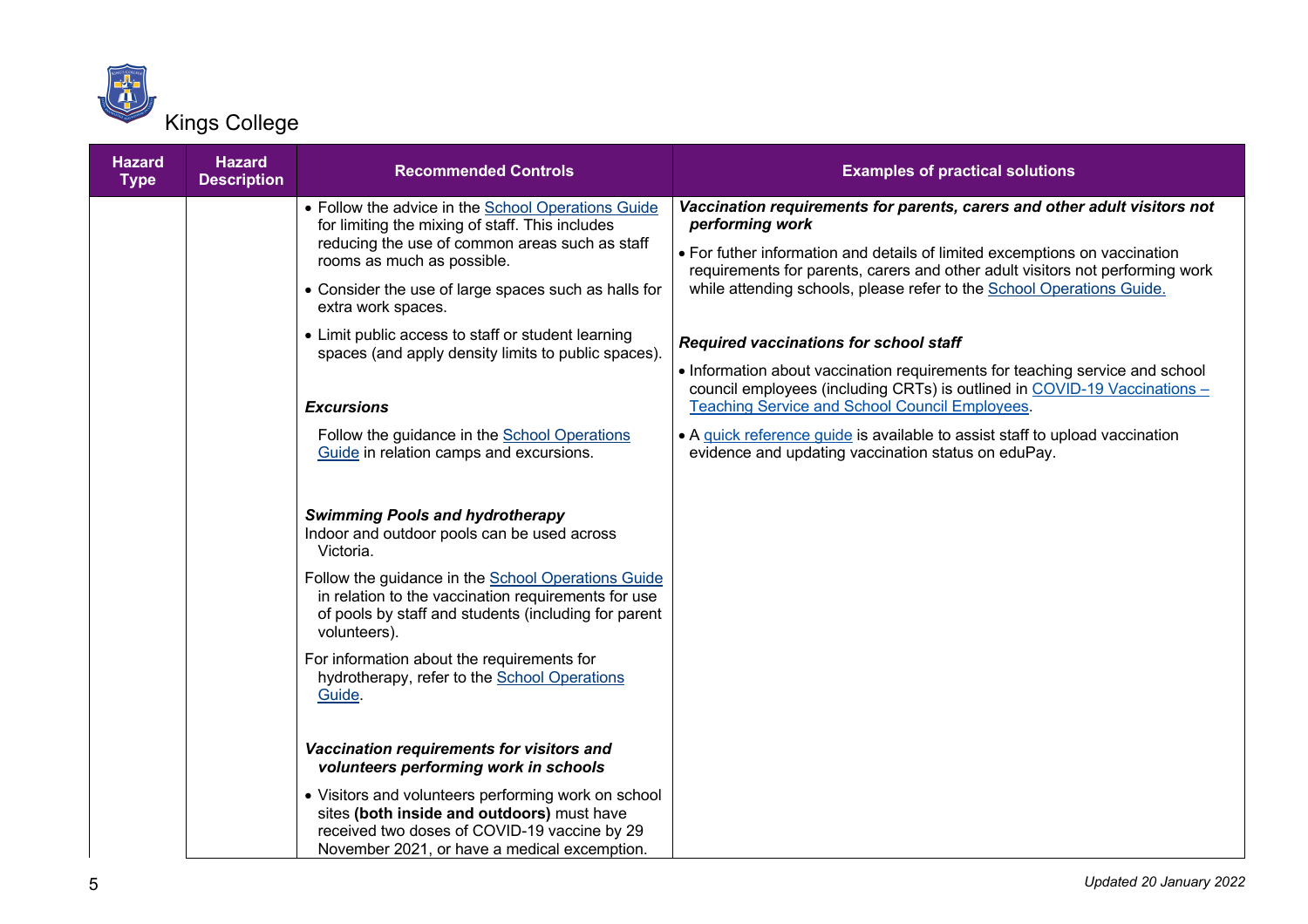

| <b>Hazard</b><br><b>Type</b> | <b>Hazard</b><br><b>Description</b> | <b>Recommended Controls</b>                                                                                                                                                                                                                                                               | <b>Examples of practical solutions</b> |
|------------------------------|-------------------------------------|-------------------------------------------------------------------------------------------------------------------------------------------------------------------------------------------------------------------------------------------------------------------------------------------|----------------------------------------|
|                              |                                     | Guidance relating to vaccination requirements for<br>visitors and volunteers performing work in schools<br>can be found in the School Operations Guide and<br><b>COVID-19 Vaccinations - Visitors and Volunteers</b><br><b>Working on School Sites: Policy  </b><br>education.vic.gov.au. |                                        |
|                              |                                     | Vaccination requirements for parents, carers<br>and other adult visitors not performing work                                                                                                                                                                                              |                                        |
|                              |                                     | • All parents and carers attending schools,<br>including drop and pick up arrangements must<br>adhere to physical distancing, density limits, face<br>mask requirements and practice respiratory<br>etiquette and good hand hygiene.                                                      |                                        |
|                              |                                     | • Parents, carers and other adult visitors not<br>performing work need to show evidence of<br>vaccination (or a medical exemption) when<br>entering a school building.                                                                                                                    |                                        |
|                              |                                     | • Parents, carers and other adult visitors attending<br>a gathering at school, such as a fete, school play<br>or graduation ceremony, whether indoors or<br>outdoors, need to show evidence of vaccination<br>(or a medical exemption) on arrival.                                        |                                        |
|                              |                                     | • When parents and carers do not meet vaccination<br>requirements, the school should hold meetings<br>and other discussions (such as Student Support<br>Group meetings) virtually.                                                                                                        |                                        |
|                              |                                     | • Parents and carers who enter school buildings<br>must check in using the QR Code system.                                                                                                                                                                                                |                                        |
|                              |                                     | <b>Required vaccinations for school staff</b>                                                                                                                                                                                                                                             |                                        |
|                              |                                     | • The Victorian Chief Health Officer determined that<br>COVID-19 vaccination is mandatory for staff who                                                                                                                                                                                   |                                        |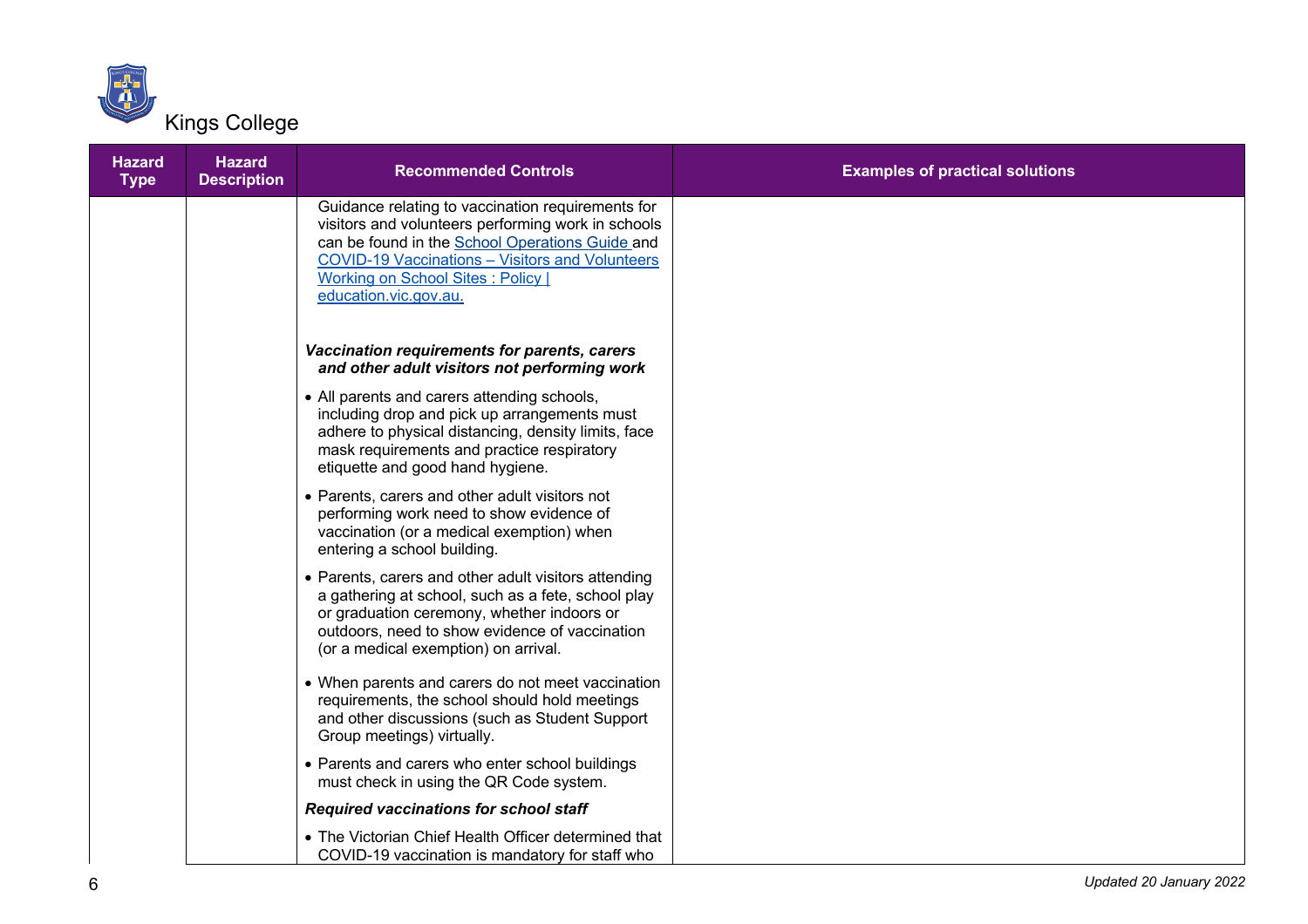

| <b>Hazard</b><br><b>Type</b> | <b>Hazard</b><br><b>Description</b>                                                                                                               | <b>Recommended Controls</b>                                                                                                                                                                                                                                                                                                                                                                                                                                                                                                                                                                                                                                                | <b>Examples of practical solutions</b>                                                                                                                                                                                                                                                                                                                                                                                                                                                                                                                                                                                                                                                                  |
|------------------------------|---------------------------------------------------------------------------------------------------------------------------------------------------|----------------------------------------------------------------------------------------------------------------------------------------------------------------------------------------------------------------------------------------------------------------------------------------------------------------------------------------------------------------------------------------------------------------------------------------------------------------------------------------------------------------------------------------------------------------------------------------------------------------------------------------------------------------------------|---------------------------------------------------------------------------------------------------------------------------------------------------------------------------------------------------------------------------------------------------------------------------------------------------------------------------------------------------------------------------------------------------------------------------------------------------------------------------------------------------------------------------------------------------------------------------------------------------------------------------------------------------------------------------------------------------------|
|                              |                                                                                                                                                   | work in schools. This includes principals,<br>teachers, administration and education support<br>staff, and visitors and volunteers, including casual<br>relief teachers (CRTs), pre-service teachers, and<br>Out of School Hours Care staff.                                                                                                                                                                                                                                                                                                                                                                                                                               |                                                                                                                                                                                                                                                                                                                                                                                                                                                                                                                                                                                                                                                                                                         |
|                              |                                                                                                                                                   | • Staff must upload evidence of their vaccination<br>status in eduPay.                                                                                                                                                                                                                                                                                                                                                                                                                                                                                                                                                                                                     |                                                                                                                                                                                                                                                                                                                                                                                                                                                                                                                                                                                                                                                                                                         |
|                              |                                                                                                                                                   | • Information about the vaccination requirements is<br>available COVID-19 Vaccinations - Teaching<br>Service and School Council Employees.                                                                                                                                                                                                                                                                                                                                                                                                                                                                                                                                 |                                                                                                                                                                                                                                                                                                                                                                                                                                                                                                                                                                                                                                                                                                         |
|                              |                                                                                                                                                   | • Schools must treat health information, including an<br>individual's vaccination status or diagnosed<br>medical condition (such as COVID-19) in<br>accordance with the Schools' Privacy Policy.<br>COVID diagnoses and vaccination statuses are not<br>to be shared or discussed unless the individual (or<br>their parent/carer) provides consent, or unless<br>schools are legally obliged or authorised to do so<br>(for example, when requested by the Department<br>of Health for contact tracing). Further guidance on<br>the handling of health care information can be<br>found on PAL under <b>Privacy</b> and information<br>sharing - Health care information. |                                                                                                                                                                                                                                                                                                                                                                                                                                                                                                                                                                                                                                                                                                         |
|                              | Staff and<br>students may<br>contract<br>disease by<br>touching<br>surfaces<br>contaminated<br>with<br>coronavirus<br>$(COVID-19)$ ,<br>following | Cleaning arrangements will return to business as<br>usual cleaning scope for Term 1, 2022. This<br>involves cleaning a range of items daily and<br>cleaning other items either once-a-week, twice<br>weekly or thrice weekly, with spot cleaning at other<br>times based on school size and specifications.<br>For further information schools can refer to the<br>Cleaning page on PAL.                                                                                                                                                                                                                                                                                   | • Cleaning arrangements should be adjusted to each school's requirements, as<br>outlined on PAL.<br>. Schools should consider the necessity of using shared equipment at this time.<br>Such items may include shared computers, class sets of teaching and learning<br>materials, and musical instruments. If used, strict hand hygiene should be<br>followed before and after use. Risk can be further minimised with users wiping<br>down items where appropriate, for example using a two in one<br>disinfectant/detergent wipe.<br>• Consider adjusting how staff and students interact within the built environment<br>to reduce contact with certain surfaces. For example, a simple measure such |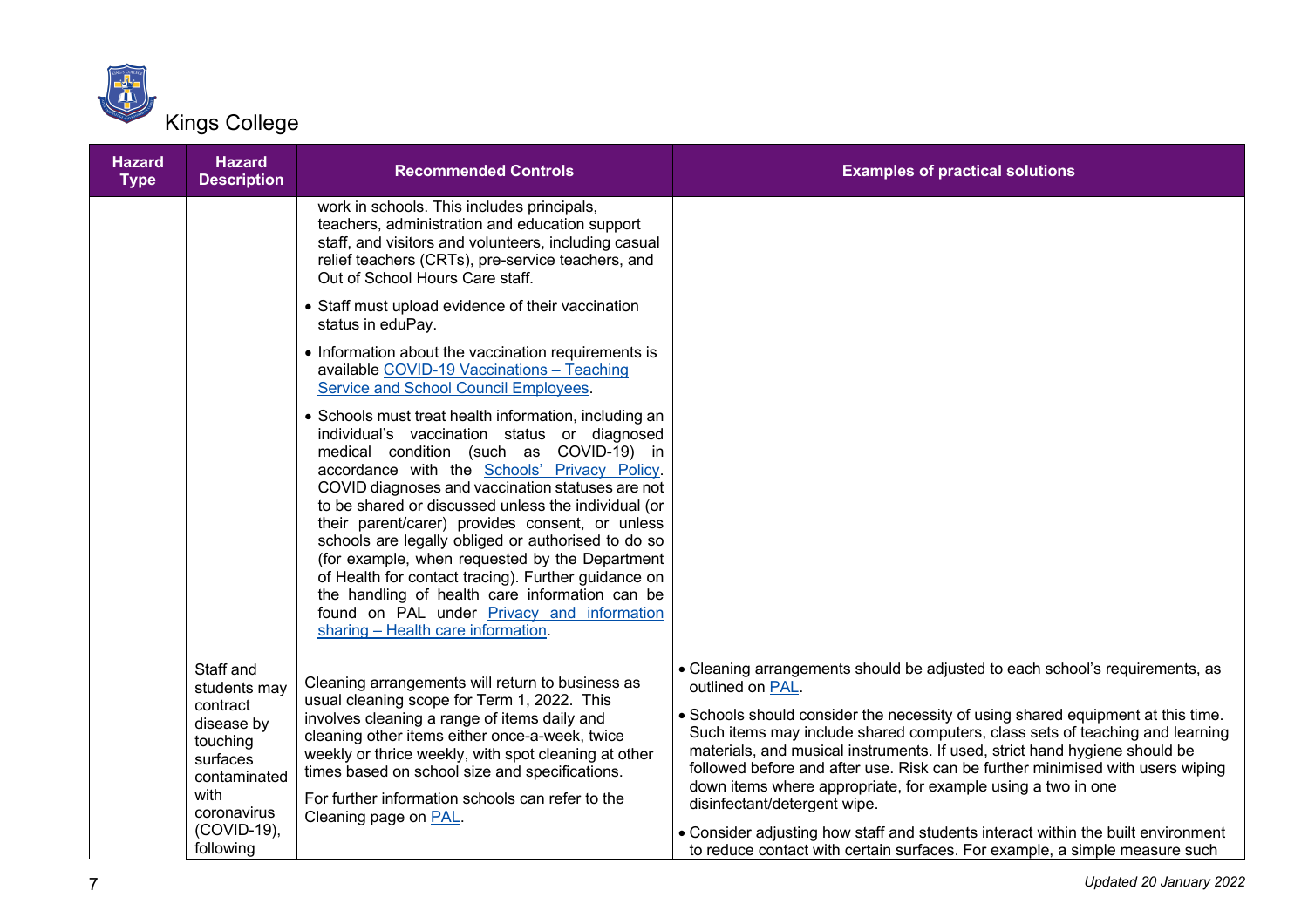

| <b>Hazard</b><br><b>Type</b> | <b>Hazard</b><br><b>Description</b>                             | <b>Recommended Controls</b>                                                                                                                                                                                                                                                                                                                                                                                                                                                                                       | <b>Examples of practical solutions</b>                                                                                                                                                                                                                                                                                                                                                                                                                                                                                                                                                                                                                                                                                                                                                                                                                                                                         |
|------------------------------|-----------------------------------------------------------------|-------------------------------------------------------------------------------------------------------------------------------------------------------------------------------------------------------------------------------------------------------------------------------------------------------------------------------------------------------------------------------------------------------------------------------------------------------------------------------------------------------------------|----------------------------------------------------------------------------------------------------------------------------------------------------------------------------------------------------------------------------------------------------------------------------------------------------------------------------------------------------------------------------------------------------------------------------------------------------------------------------------------------------------------------------------------------------------------------------------------------------------------------------------------------------------------------------------------------------------------------------------------------------------------------------------------------------------------------------------------------------------------------------------------------------------------|
|                              | exposure<br>from<br>someone<br>with the<br>virus.               |                                                                                                                                                                                                                                                                                                                                                                                                                                                                                                                   | as keeping a door open will reduce the need for multiple people to touch the<br>door handle.<br>• For further advice or support with cleaning requirements, schools should<br>contact the Department at cleaning@education.vic.gov.au.                                                                                                                                                                                                                                                                                                                                                                                                                                                                                                                                                                                                                                                                         |
|                              | Vulnerable<br>workforce or<br>students                          | • Refer to the advice in the School Operations<br>Guide in relation to the supports available to<br>assist schools to support medically vulnerable<br>staff and students, including:<br>o Those staff members who may be medically<br>vulnerable, or living with or caring for elderly or<br>chronically ill relatives; and<br>o Preparation of an up-to-date Student Health<br>Support Plan and accompanying condition-<br>specific health management plan for any<br>students that may be medically vulnerable. | • Ensure consultation with your elected health and safety representative and staff<br>and incorporate into workforce planning.<br>. Refer to the guidance in the in the School Operations Guide to support<br>medically vulnerable staff and students.                                                                                                                                                                                                                                                                                                                                                                                                                                                                                                                                                                                                                                                         |
|                              | A suspected<br>case may<br>occur among<br>staff and<br>students | • Refer to the managing suspected cases advice in<br>the School Operations Guide.<br>• Also see the advice in the Operations Guide<br>regarding management of unwell students and<br>staff.                                                                                                                                                                                                                                                                                                                       | • Communicate messages to the school community and staff which promote the<br>message that the most important action school communities can take to reduce<br>the risk of transmission of COVID-19 is to ensure that any unwell staff, parents<br>/ carers and students remain at home and get tested, even with the mildest of<br>symptoms, and that people who are unwell do not attend school sites.<br>• Refer to the communication support pack for resources to communicate with<br>your school community.<br>• Stay in contact with affected staff or families remotely to provide wellbeing<br>support. Guidance and template communications to support schools to<br>communicate and support COVID positive staff are available through your<br>Regional OHS Support Officer.<br>• Guidance and templates to communicate with the school community is<br>available in the communication support pack. |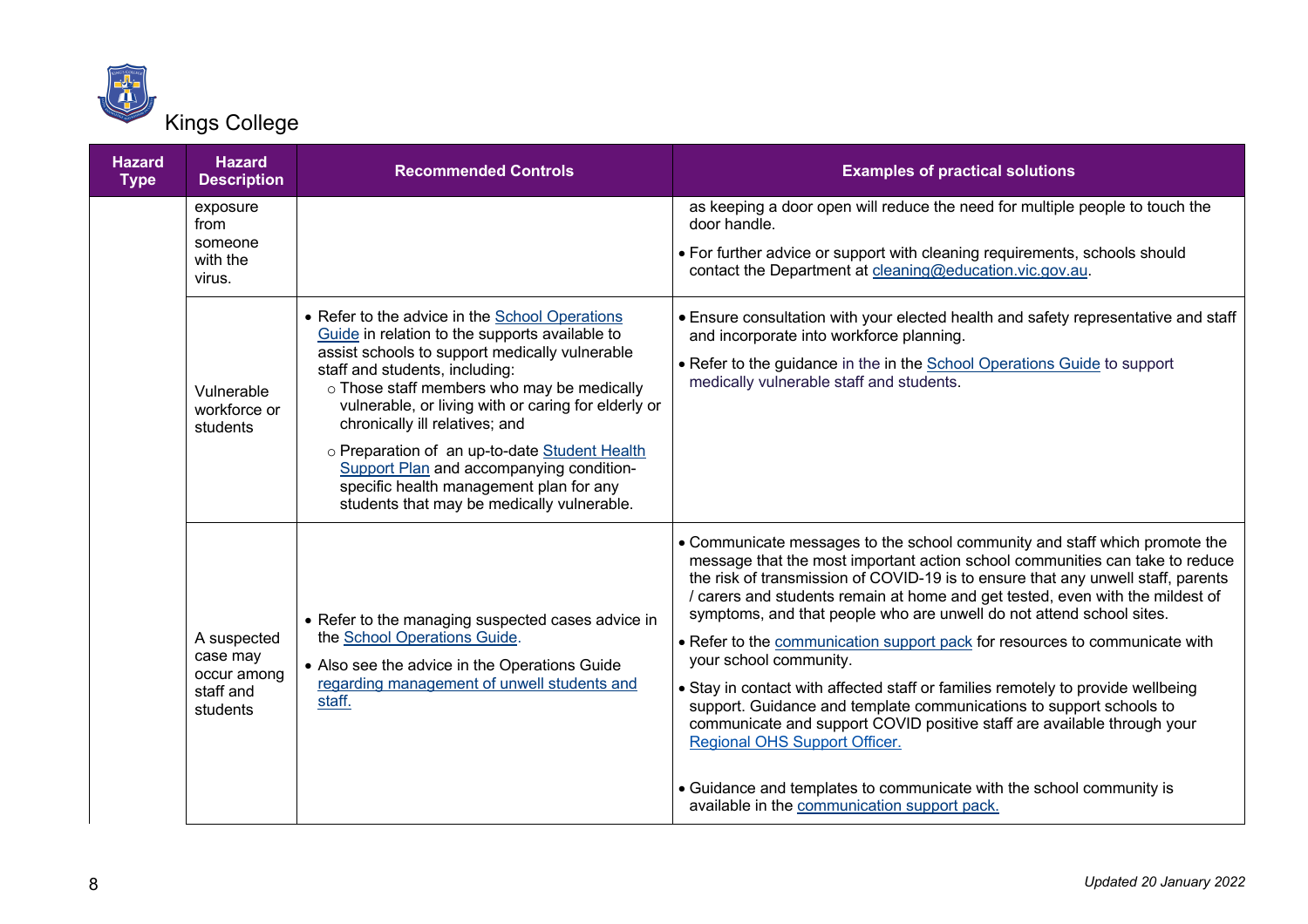

| <b>Hazard</b><br><b>Type</b> | <b>Hazard</b><br><b>Description</b>                | <b>Recommended Controls</b>                                                                                                                                                                                                                                                                                                        | <b>Examples of practical solutions</b>                                                                                                                                                                                                                           |
|------------------------------|----------------------------------------------------|------------------------------------------------------------------------------------------------------------------------------------------------------------------------------------------------------------------------------------------------------------------------------------------------------------------------------------|------------------------------------------------------------------------------------------------------------------------------------------------------------------------------------------------------------------------------------------------------------------|
|                              |                                                    | • Refer to the managing of a confirmed case advice<br>in the School Operations Guide.                                                                                                                                                                                                                                              | • Refer to the communications support pack for resources to communicate with<br>your school community.                                                                                                                                                           |
|                              |                                                    | • Please see the School Operations Guide for<br>further information relating to notifying the DET of<br>a positive Covid-19 case and next steps.                                                                                                                                                                                   | • Stay in contact with affected staff or families remotely to offer wellbeing<br>support. Guidance and template communications to support schools to<br>communicate and support COVID positive staff are available through your<br>Regional OHS Support Officer. |
|                              |                                                    | • Please see the School Operations Guide for<br>Principal action on identifying and notifying people<br>potentially exposed to COVID-19.                                                                                                                                                                                           | • Guidance and templates to communicate with the school community is<br>available in the communication support pack.                                                                                                                                             |
|                              | Managing a<br>confirmed                            | • Also see the advice in the Operations Guide<br>regarding management of unwell students and<br>staff.                                                                                                                                                                                                                             | • Specific guidance on the Management of Contacts can be found in the School<br><b>Operations Guide.</b>                                                                                                                                                         |
|                              | case of<br>COVID-19                                | • Contact the Department by calling 1800 126 126<br>to report an IRIS incident alert if a student, parent,<br>contractor, staff member or other member of the<br>school community tests positive to COVID-19, but<br>only where the case was onsite within 48 hours<br>prior to the onset of symptoms consistent with<br>COVID-19. |                                                                                                                                                                                                                                                                  |
|                              |                                                    | • Please refer to the Cleaning and Disinfection<br>Guidelines for advice on cleaning and disinfection<br>when a confirmed case of COVID-19 has been<br>identified in a Victorian Government School. The<br>Department will support schools with this process.                                                                      |                                                                                                                                                                                                                                                                  |
|                              | Non-<br>Department<br>contractors<br>and their     | • Refer to the advice in the School Operations<br>Guide regarding vaccination requirements for<br>visitors (including CRTs) and contractors<br>attending school sites.                                                                                                                                                             | • Visitors to school grounds must comply with vaccination requirements, density<br>limits, face mask requirements, QR code check-ins and practise respiratory<br>etiquette and good hand hygiene.                                                                |
|                              | staff may<br>need to enter<br>school<br>grounds to | • QR code check ins are required to be used by all<br>visitors on school site including contractors,                                                                                                                                                                                                                               | • Schools should ensure contractors (such as Casual Relief Teachers (CRTs)<br>receive appropriate induction, including in relation to the record keeping<br>requirements and QR code requirements on site.                                                       |
|                              | carry out<br>work.                                 | external Department staff and building and<br>maintenance staff).                                                                                                                                                                                                                                                                  | • Ensure, so far is as reasonable practicable, that QR Code and sign in<br>requirements are followed by all contractors and visitors attending site                                                                                                              |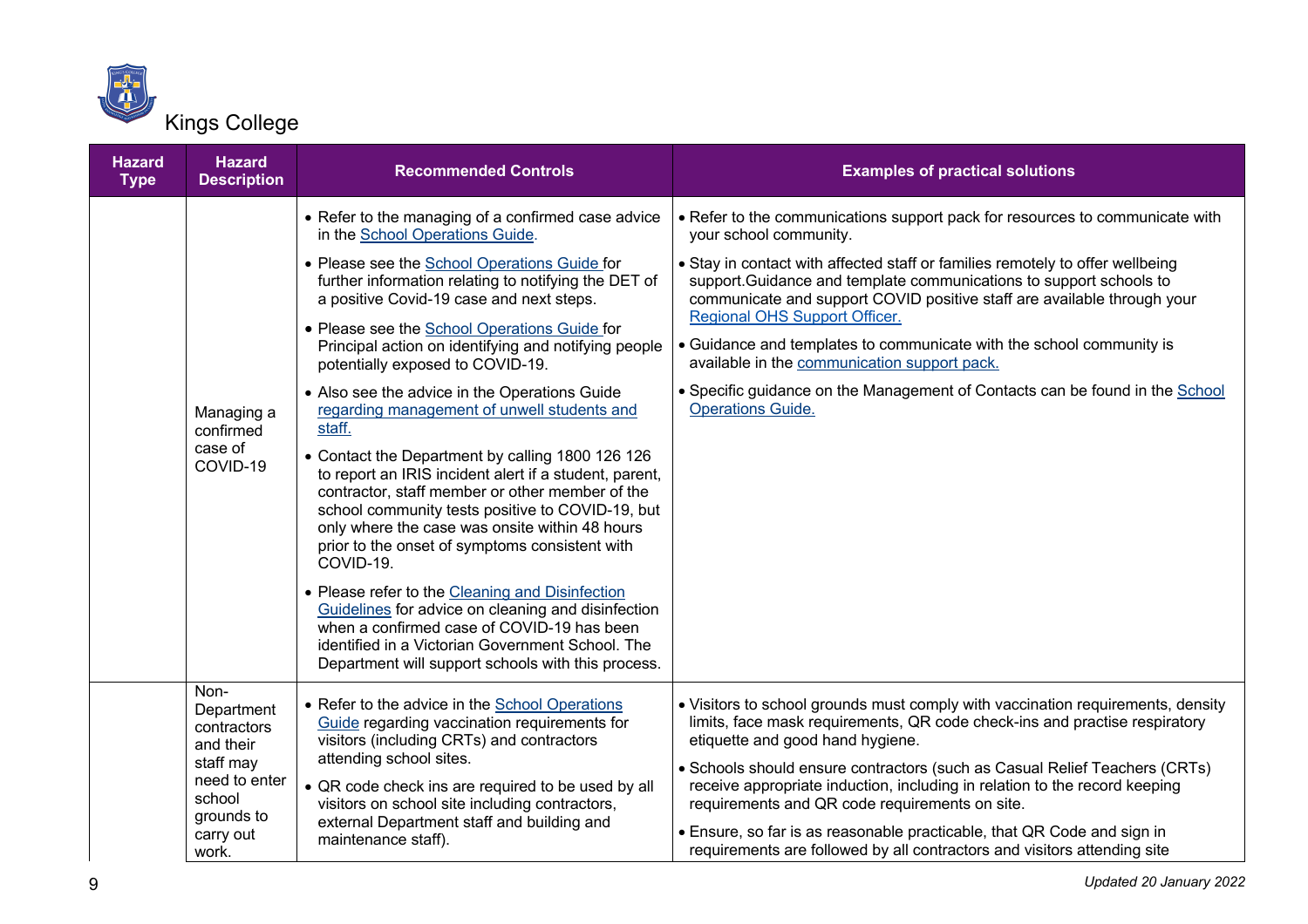

| <b>Hazard</b><br><b>Type</b>                             | <b>Hazard</b><br><b>Description</b>                                                                                                                                   | <b>Recommended Controls</b>                                                                                                                       | <b>Examples of practical solutions</b>                                                                                                                                     |
|----------------------------------------------------------|-----------------------------------------------------------------------------------------------------------------------------------------------------------------------|---------------------------------------------------------------------------------------------------------------------------------------------------|----------------------------------------------------------------------------------------------------------------------------------------------------------------------------|
|                                                          |                                                                                                                                                                       |                                                                                                                                                   | (including parents entering a school building), by displaying QR codes<br>prominently and communicating with contractors about the requirements.                           |
|                                                          | Exemption<br>for essential<br>• Refer to the advice in the School Operations Guide<br>workers to<br>regarding essential workers eligible for a reduction<br>return to | These arrangements can only be implemented if the school and staff<br>member both consent, and the following conditions are met:                  |                                                                                                                                                                            |
|                                                          |                                                                                                                                                                       | • the staff member must undertake a daily Rapid Antigen Test (RAT) for five<br>days and return a negative result prior to attending work each day |                                                                                                                                                                            |
|                                                          |                                                                                                                                                                       | to close / household contact isolation periods<br>• Only applies to fully vaccinated employees                                                    | • the staff member must wear a face mask at all times, with exceptions in the<br>case of eating and drinking, or safety reasons, and a P2/N95 mask is preferred            |
| work<br>following a<br>close $/$<br>household<br>contact |                                                                                                                                                                       |                                                                                                                                                   | • the staff member cannot enter shared break areas and the school must try and<br>facilitate solo break time                                                               |
|                                                          |                                                                                                                                                                       |                                                                                                                                                   | • The school must take reasonable steps to deploy the staff memberin areas of<br>the school where transmission risk is lower                                               |
|                                                          |                                                                                                                                                                       |                                                                                                                                                   | • If at any time a staff member develops symptoms or tests positive on a RAT,<br>the exemption no longer applies - they are a positive case and must isolate for<br>7 days |

| <b>Hazard</b><br><b>Type</b>                                 | <b>Hazard</b><br><b>Description</b>                                                                                             | <b>Recommended Controls</b>                                                                                                                                                                                                         | <b>Examples of practical solutions</b>                                                                                                                                                                                                                  |
|--------------------------------------------------------------|---------------------------------------------------------------------------------------------------------------------------------|-------------------------------------------------------------------------------------------------------------------------------------------------------------------------------------------------------------------------------------|---------------------------------------------------------------------------------------------------------------------------------------------------------------------------------------------------------------------------------------------------------|
| Working<br>Alone, in<br><b>Isolation</b><br>or from<br>Home* | The home work<br>environment<br>may cause<br>injury (noise,<br>lighting, thermal<br>comfort, and<br>slips, trips and<br>falls). | • Refer to working alone, in isolation or from<br>home policy and procedure.<br>• Refer to OHS guidance for working from home.<br>• Refer to ergonomic advice.<br>• Refer to tips for working from home safely and<br>productively. | • Enable reasonable access to available school equipment.<br>• Proactively plan with staff who have a known pre-existing injury.<br>• Establish protocols for regular check-ins with staff.<br>• Encourage staff to access the Working from Home Guide. |
|                                                              | Staff may suffer<br>musculoskeletal<br>disorders by                                                                             | • Encourage staff to regularly stretch and move<br>during the day.                                                                                                                                                                  | • Where possible, encourage and allow time for keeping active while working<br>from home – i.e. times when staff are encouraged to stand up and stretch, or<br>take a short break from their workstations.                                              |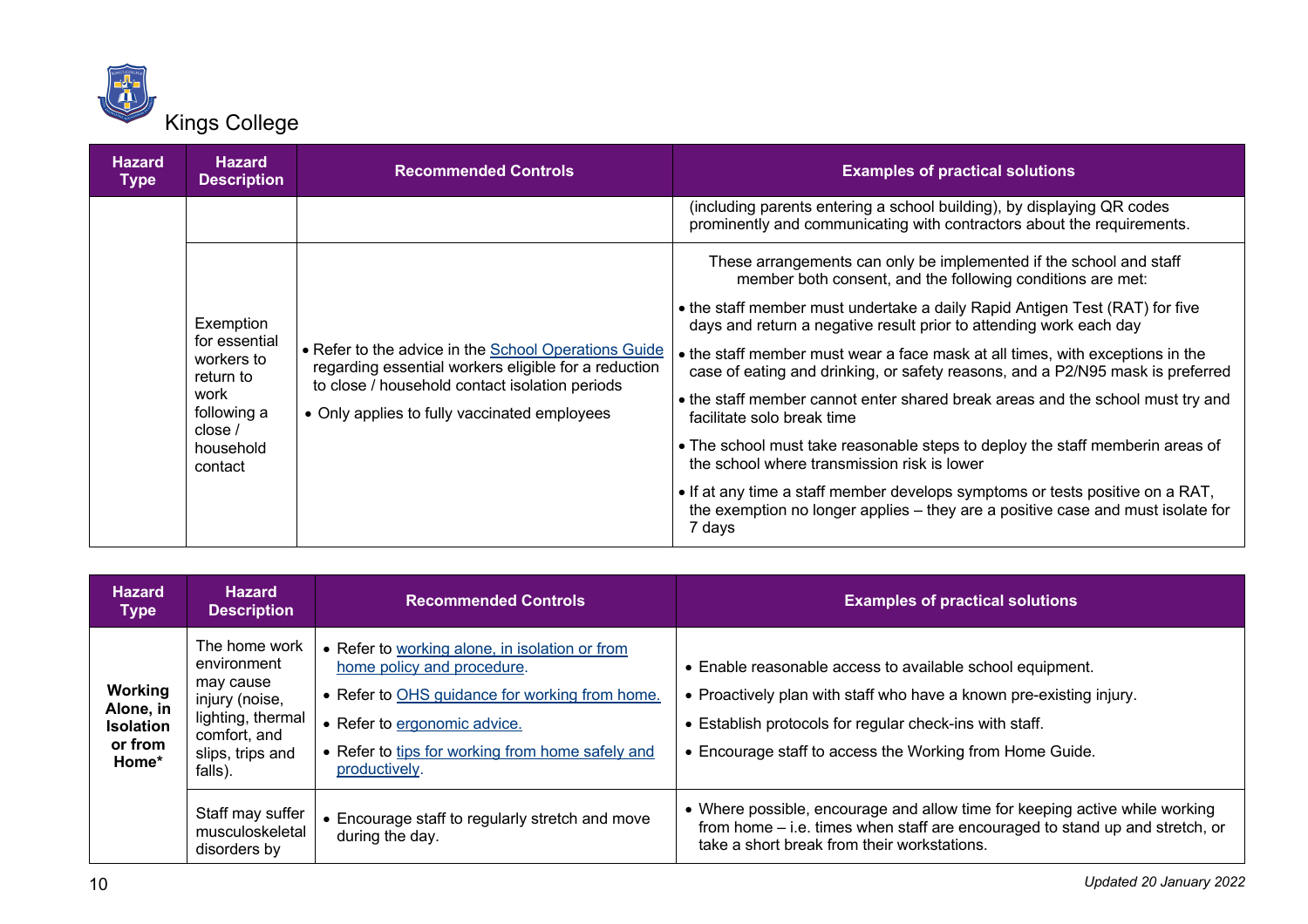

| <b>Hazard</b><br><b>Type</b> | <b>Hazard</b><br><b>Description</b>                                                                     | <b>Recommended Controls</b>                                                                                                                        | <b>Examples of practical solutions</b>                                                                                                                                                                                                                                                                                                                 |
|------------------------------|---------------------------------------------------------------------------------------------------------|----------------------------------------------------------------------------------------------------------------------------------------------------|--------------------------------------------------------------------------------------------------------------------------------------------------------------------------------------------------------------------------------------------------------------------------------------------------------------------------------------------------------|
|                              | adopting static<br>postures while<br>using laptops,<br>portable<br>devices or<br>personal<br>computers. | • Consult with staff to identify possible<br>adjustments to work/tasks/timetable to reduce<br>static postures and prolonged desk / screen<br>time. | • This many include ending meetings five minutes early to stretch and move,<br>starting meetings or lessons with a stretch session, timetabling movement<br>breaks and (where possible) having phone calls instead of virtual meetings to<br>reduce screen time and eye strain.<br>• Proactively plan with staff who have a known pre-existing injury. |
|                              | Increased<br>isolation (on-<br>site and/or at<br>home) may<br>increase risk of<br>injury.               | • Advice and support (including ergonomic advice<br>via videoconference) is available to all staff via<br>the OHS Advisory Service.                | • Promote the OHS advice and support (including EAP and wellbeing webinars)<br>to staff. Other mental health supports are available at OHS guidance and<br>supports.<br>• Establish protocols for regular check-ins with staff.                                                                                                                        |
|                              | Exposure to<br>family or<br>gendered<br>violence.                                                       | • Assist staff in following the advice and support<br>for employees exposed to family violence.                                                    | • Establish protocols for regular check-ins with staff.                                                                                                                                                                                                                                                                                                |
|                              |                                                                                                         | *To be applied in conjunction with Mental Health and Wellbeing and Work-Related Violence hazard sections below.                                    |                                                                                                                                                                                                                                                                                                                                                        |

| <b>Hazard</b><br><b>Type</b>               | <b>Hazard</b><br><b>Description</b>                                                                                          | <b>Recommended Controls</b>                                                                                                                                                                                                                                      | <b>Examples of practical solutions</b>                                                                                                                                                                                                                                                                  |
|--------------------------------------------|------------------------------------------------------------------------------------------------------------------------------|------------------------------------------------------------------------------------------------------------------------------------------------------------------------------------------------------------------------------------------------------------------|---------------------------------------------------------------------------------------------------------------------------------------------------------------------------------------------------------------------------------------------------------------------------------------------------------|
| Work-<br><b>Related</b><br><b>Violence</b> | Online, over<br>the phone or<br>other remote<br>threatening or<br>aggressive<br>behaviour by<br>students,<br>parents/carers, | • Refer to the Work-Related Violence in Schools<br>Policy, which covers online and on-site<br>behaviour, and the new advice page outlining<br>strategies and resources to help schools<br>prevent and manage unacceptable behaviours<br>from parents and carers. | • Ensure on-site staff are ready to manage the students that will be attending<br>and that student supports, including reviewing and ensuring Behaviour<br>Support Plans are up to date if required.<br>• Liaise with Student Support Services for Behaviour Support Plan assistance<br>where required. |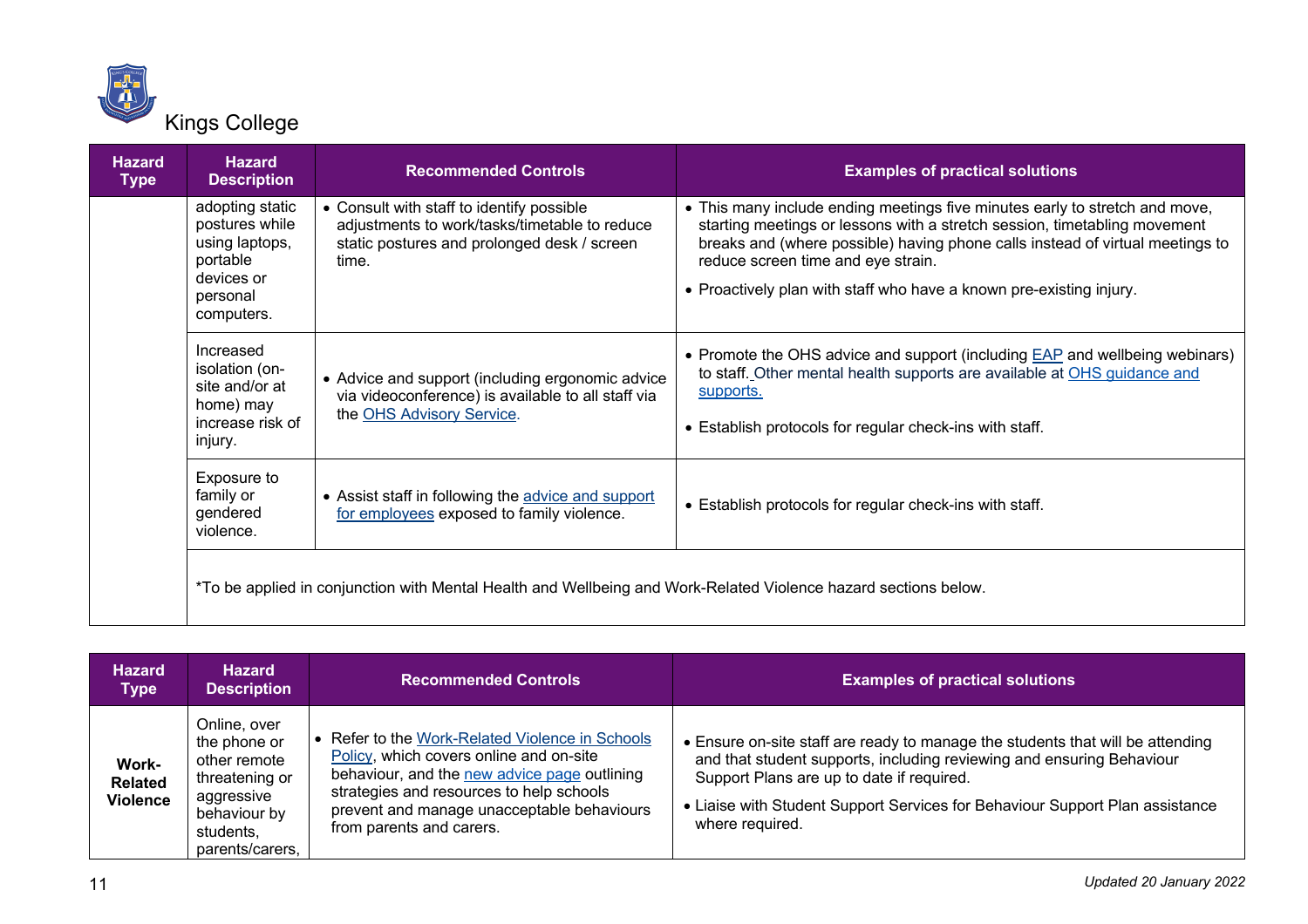

| <b>Hazard</b><br><b>Type</b> | <b>Hazard</b><br><b>Description</b>                                                                                                                                                                                                                                                                                      | <b>Recommended Controls</b>                                                                                                                                                                                                                                                                                                                                                                                                                                                                                                                                                                                                                                                                                                                                                                                                                                                                                                                                                                                                                                                           | <b>Examples of practical solutions</b>                                                                                                                                                                                                                                                                                                                                                                                                                                                                                                                                                                                                                                                                                                                                                                                                                                                                                                      |
|------------------------------|--------------------------------------------------------------------------------------------------------------------------------------------------------------------------------------------------------------------------------------------------------------------------------------------------------------------------|---------------------------------------------------------------------------------------------------------------------------------------------------------------------------------------------------------------------------------------------------------------------------------------------------------------------------------------------------------------------------------------------------------------------------------------------------------------------------------------------------------------------------------------------------------------------------------------------------------------------------------------------------------------------------------------------------------------------------------------------------------------------------------------------------------------------------------------------------------------------------------------------------------------------------------------------------------------------------------------------------------------------------------------------------------------------------------------|---------------------------------------------------------------------------------------------------------------------------------------------------------------------------------------------------------------------------------------------------------------------------------------------------------------------------------------------------------------------------------------------------------------------------------------------------------------------------------------------------------------------------------------------------------------------------------------------------------------------------------------------------------------------------------------------------------------------------------------------------------------------------------------------------------------------------------------------------------------------------------------------------------------------------------------------|
|                              | school staff or<br>other<br>members of<br>school<br>community.<br>On-site<br>violence,<br>bullying or<br>harassment by<br>students,<br>parents/<br>carers, school<br>staff or other<br>members of<br>school<br>community.<br>Staff<br>experiencing<br>stress or<br>anxiety<br>stemming from<br>exposure to<br>increasing | • Refer to the new Respectful Behaviours within<br>the School Community Policy, which promotes<br>the importance of respectful and collaborative<br>relationships between parents, carers and<br>school staff. The new policy and resources will<br>enable schools to communicate clearly<br>articulated expectations for parent and carer<br>behaviour towards school staff.<br>• Consider whether any student supports,<br>including Behaviour Support Plans, require<br>revision in consultation with Student Support<br>Services.<br>• Also refer to Creating Respectful and Safe<br><b>School Communities (including template</b><br>Statement of Values), the Respect for School<br>Staff local policy template, and resources<br>available through Respectful Relationships and<br>Schoolwide Positive Behaviour Support.<br>• Proactive and open communications with<br>parents and carers is important to prevent an<br>escalation in behaviours. Refer to Coronavirus<br>(COVID-19) advice for parents, carers and<br>guardians, and to the communications support<br>pack. | . If wearing a mask when working with students at risk of grabbing or pulling it,<br>use a mask that will release easily, e.g. with hooks over the ears rather than<br>ties around the back of the head. Regularly and explicitly teach students not to<br>touch or attempt to remove others' masks.<br>• Set expectations for behaviour with the school community and promote<br>appropriate ways for parents to raise their concerns.<br>. Display the posters for school staff and for parents/carers to help schools<br>communicate the Respectful Behaviours within the School Community Policy<br>and appropriate behavioural standards with their school community.<br>• Discuss extra supports or strategies for staff who engage with anyone known<br>to present a risk.<br>• Encourage staff to report incidents in eduSafe Plus and IRIS as appropriate,<br>de-brief, and seek escalated support (e.g. through EAP) if required. |
|                              | onsite or<br>online work-<br>related<br>violence and<br>aggression<br>from parents.<br>Many<br>parents/carers<br>are likely to be                                                                                                                                                                                        | • Escalated referrals will be managed by the<br>Employee Wellbeing Response Team, and<br>Complex Matter Support Team.<br>• Refer to the mental health and wellbeing advice<br>on the OHSMS COVID-19 Employee supports<br>page, and the relevant policy and procedure.                                                                                                                                                                                                                                                                                                                                                                                                                                                                                                                                                                                                                                                                                                                                                                                                                 |                                                                                                                                                                                                                                                                                                                                                                                                                                                                                                                                                                                                                                                                                                                                                                                                                                                                                                                                             |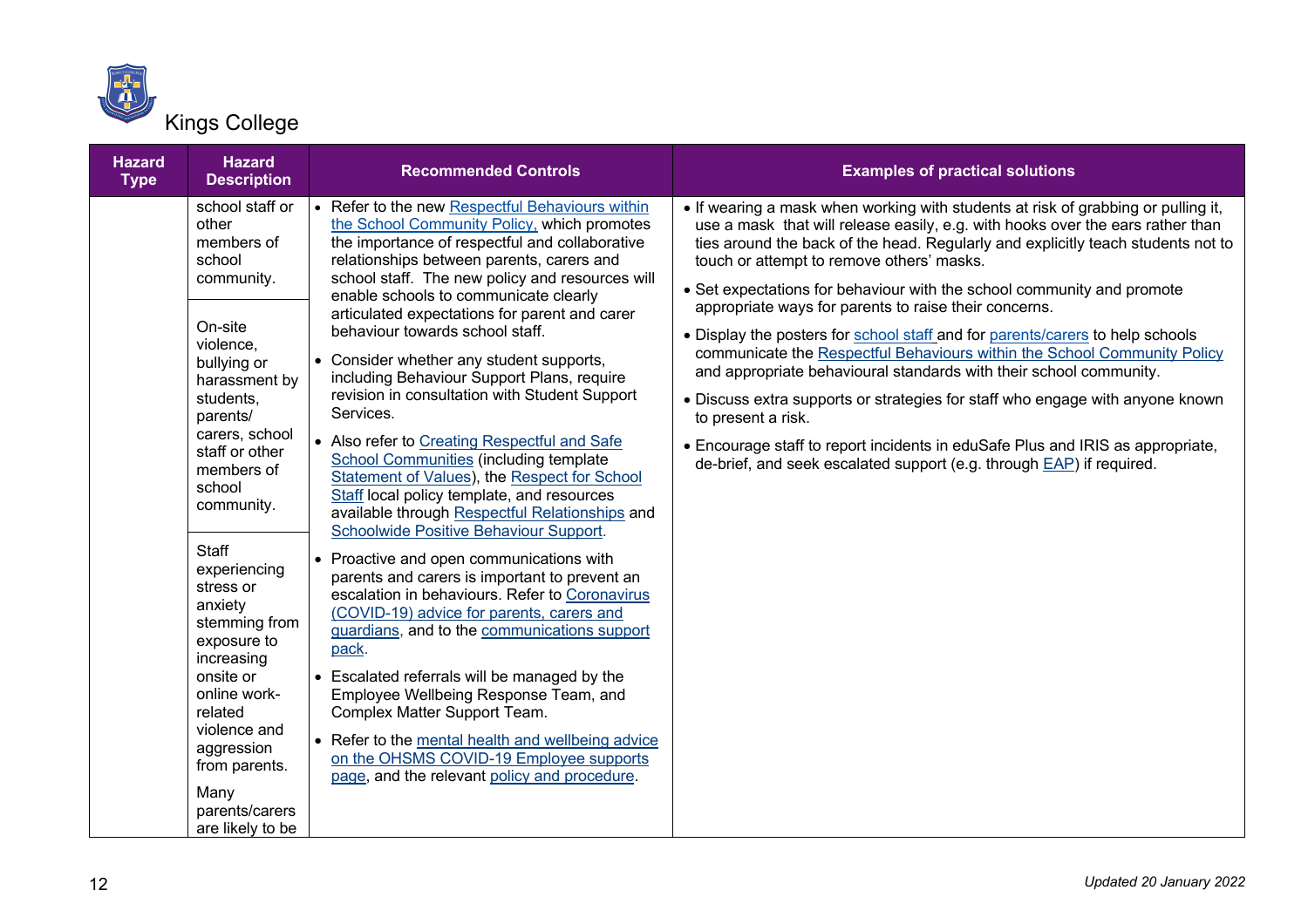

| <b>Hazard</b><br><b>Type</b> | <b>Hazard</b><br>Description <sup>1</sup> | <b>Recommended Controls</b> | <b>Examples of practical solutions</b> |
|------------------------------|-------------------------------------------|-----------------------------|----------------------------------------|
|                              | anxious during<br>this time.              |                             |                                        |

| <b>Hazard</b><br><b>Type</b>                                   | <b>Hazard</b><br><b>Description</b>                                                                                                                                                                                                                                                                                                                                                                     | <b>Recommended Controls</b>                                                                                                                                                                                                                                                                                                                                                                                                                                                                                                                                                                                                                                                                                                                                                                                             | <b>Examples of practical solutions</b>                                                                                                                                                                                                                                                                                                                                                                                                                                                                                                                                                                                                                                                                                                                                                                                                                                                                                                                                                                                                                                                                                                                                                                                                                                                                                                                                                                                                                                                                                   |
|----------------------------------------------------------------|---------------------------------------------------------------------------------------------------------------------------------------------------------------------------------------------------------------------------------------------------------------------------------------------------------------------------------------------------------------------------------------------------------|-------------------------------------------------------------------------------------------------------------------------------------------------------------------------------------------------------------------------------------------------------------------------------------------------------------------------------------------------------------------------------------------------------------------------------------------------------------------------------------------------------------------------------------------------------------------------------------------------------------------------------------------------------------------------------------------------------------------------------------------------------------------------------------------------------------------------|--------------------------------------------------------------------------------------------------------------------------------------------------------------------------------------------------------------------------------------------------------------------------------------------------------------------------------------------------------------------------------------------------------------------------------------------------------------------------------------------------------------------------------------------------------------------------------------------------------------------------------------------------------------------------------------------------------------------------------------------------------------------------------------------------------------------------------------------------------------------------------------------------------------------------------------------------------------------------------------------------------------------------------------------------------------------------------------------------------------------------------------------------------------------------------------------------------------------------------------------------------------------------------------------------------------------------------------------------------------------------------------------------------------------------------------------------------------------------------------------------------------------------|
| <b>Mental</b><br>Health/<br>Psychoso<br>cial<br><b>Hazards</b> | Leaders<br>managing the<br>anxiety and<br>mental health of<br>others $-$<br>including<br>students, staff,<br>and members of<br>the school<br>community.<br><b>Staff</b><br>experiencing<br>changes to<br>workload<br>(increase/decre<br>ase) from<br>modifications in<br>tasks and<br>priorities.<br>Balancing non-<br>work-related<br>demands (e.g.<br>caring<br>responsibilities)<br>while delivering | • Refer to the mental health and wellbeing advice<br>on the OHSMS COVID-19 Employee supports<br>page, and the relevant policy and procedure.<br>• Encourage staff to access MyWellbeing<br>Program by contacting<br>employee.wellbeing.response.team@education.<br>vic.gov.au<br>• Consult with staff to identify causes/sources of<br>workload challenges and to identify possible<br>adjustments.<br>• Refer to the Return to Work Coordinator Portal.<br>• Refer to the Principal Health and Wellbeing<br>services on the OHSMS COVID-19 Employee<br>support page.<br>• Refer to the Department's Flexible Work Policy.<br>• Refer to School Operations Guide<br>• Video-counselling is available via the Employee<br>Assistance Program (EAP) for all staff and their<br>immediate family (aged 18 years and over). | • Consult, communicate and check-in regularly with staff on how they are feeling<br>with the current situation and what supports might help. Encourage team<br>leaders to be flexible and supportive about work requirements.<br>• Have regular conversations to provide as much clarity and flexibility as<br>possible about tasks, priorities and the way work can be delivered.<br>• When a transition occurs either to or from remote learning, consider how best<br>to enable staff to respond to the transition and adjust their planning to suit.<br>• Talk with staff about how they can limit screen time and consult with staff<br>about strategies for managing emails.<br>• Encourage staff to take scheduled screen breaks.<br>• Encourage staff to take wellbeing time.<br>• Consider pausing the introduction of any new initiatives or additional<br>professional development activities.<br>• Limit meeting duration and record meetings to enable flexibility in attending.<br>• Allow time for staff to access the relevant information, instruction and training.<br>• Encourage staff to use EAP, for themselves and their immediate family, as<br>well as the other supports and resources available, and, promote the ability to<br>access individualised supports through a referral to MyWellbeing, by<br>contacting employee.wellbeing.response.team@education.vic.gov.au<br>• Ensure there are adjusted return to work strategies for people on sick leave or<br>Workers' Compensation leave. |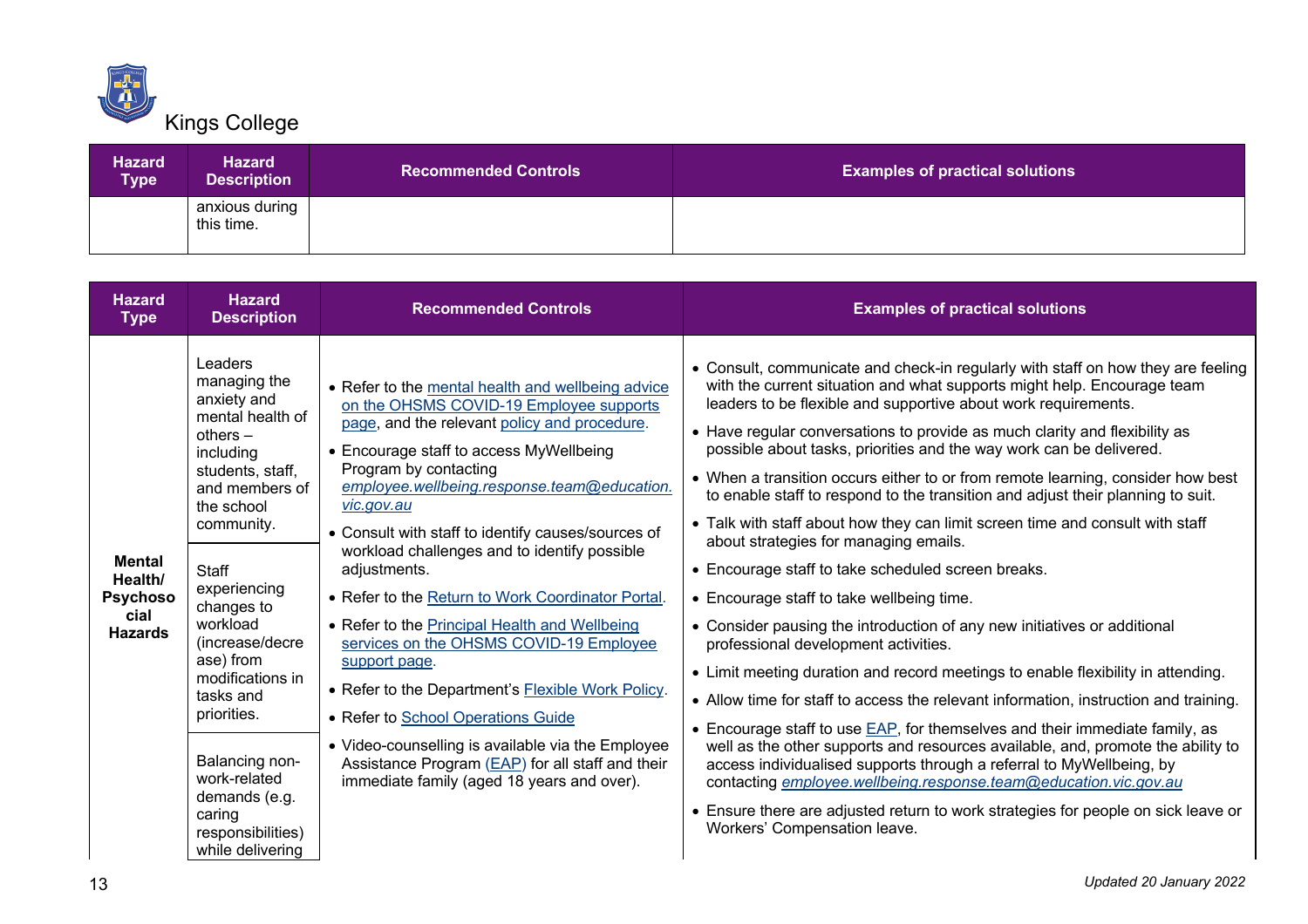

| <b>Hazard</b><br><b>Type</b> | <b>Hazard</b><br><b>Description</b>                                                                                                     | <b>Recommended Controls</b> | <b>Examples of practical solutions</b> |
|------------------------------|-----------------------------------------------------------------------------------------------------------------------------------------|-----------------------------|----------------------------------------|
|                              | a remote<br>learning<br>program.                                                                                                        |                             |                                        |
|                              | <b>Extended hours</b><br>and screen-time<br>exposure, due<br>to planning and<br>delivery of<br>remote learning<br>programs.             |                             |                                        |
|                              | Staff<br>experiencing<br>disengagement<br>and low morale<br>regarding clarity<br>of tasks, team<br>roles and<br>evolving<br>priorities. |                             |                                        |
|                              | Staff<br>experiencing<br>uncertainty,<br>stress, anxiety<br>from the<br>transition to an                                                |                             |                                        |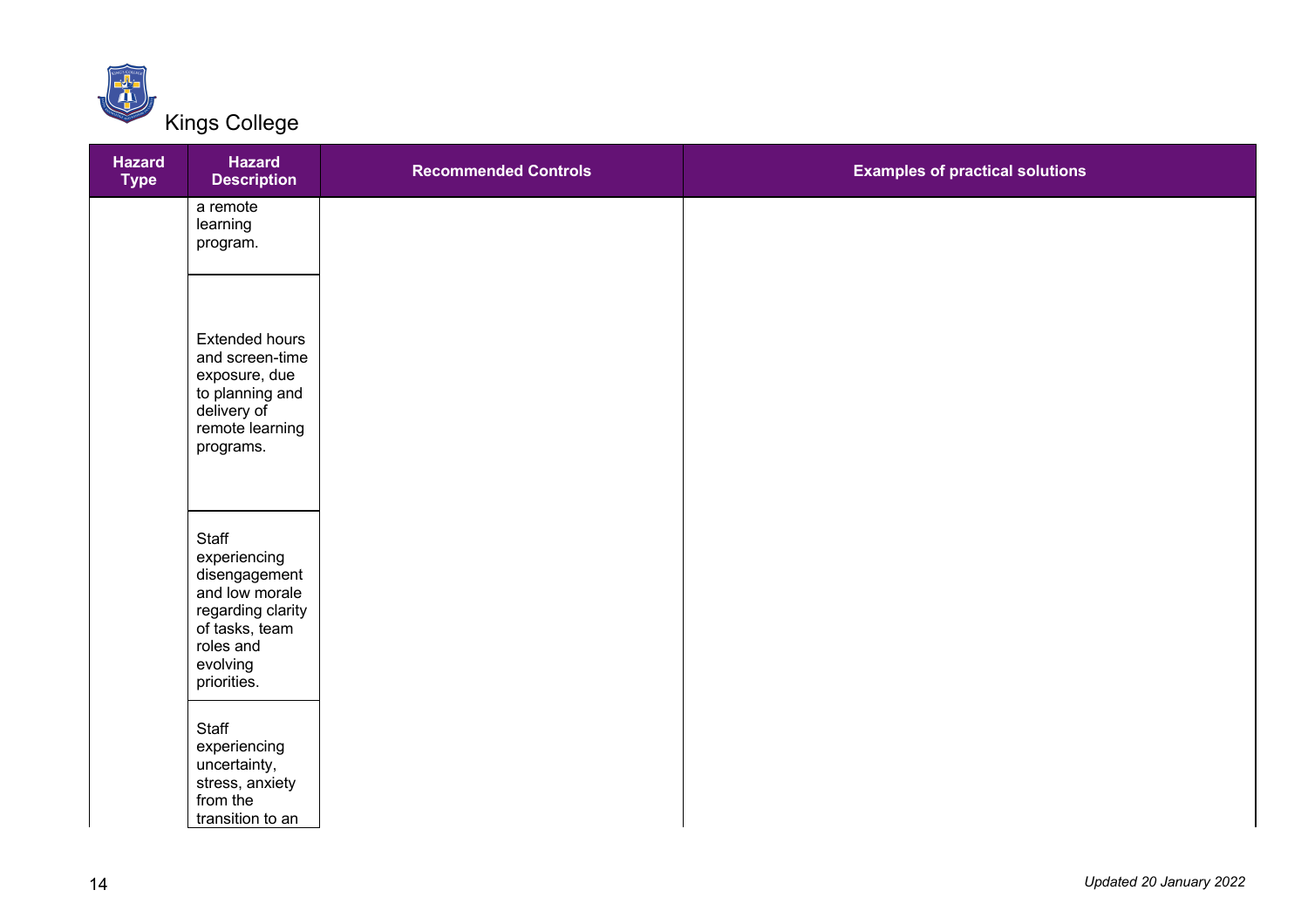

| <b>Hazard</b><br><b>Type</b> | <b>Hazard</b><br><b>Description</b>                                                                                                                                                  | <b>Recommended Controls</b> | <b>Examples of practical solutions</b> |
|------------------------------|--------------------------------------------------------------------------------------------------------------------------------------------------------------------------------------|-----------------------------|----------------------------------------|
|                              | altered working<br>environment.                                                                                                                                                      |                             |                                        |
|                              | Staff<br>experiencing<br>uncertainty and<br>anxiety about<br>the COVID-19<br>risks to their<br>personal health<br>(especially if<br>working onsite).                                 |                             |                                        |
|                              | Staff<br>experiencing<br>isolation and<br>changes in<br>levels of support<br>from leaders<br>and colleagues<br>as a result of the<br>changed<br>arrangements.                        |                             |                                        |
|                              | Aggravation of<br>stress caused<br>by pre-existing<br>conditions (e.g.<br>existing mental<br>health<br>conditions,<br>disabilities,<br>vulnerable<br>cohorts, and<br>staff on leave, |                             |                                        |
|                              | including                                                                                                                                                                            |                             |                                        |